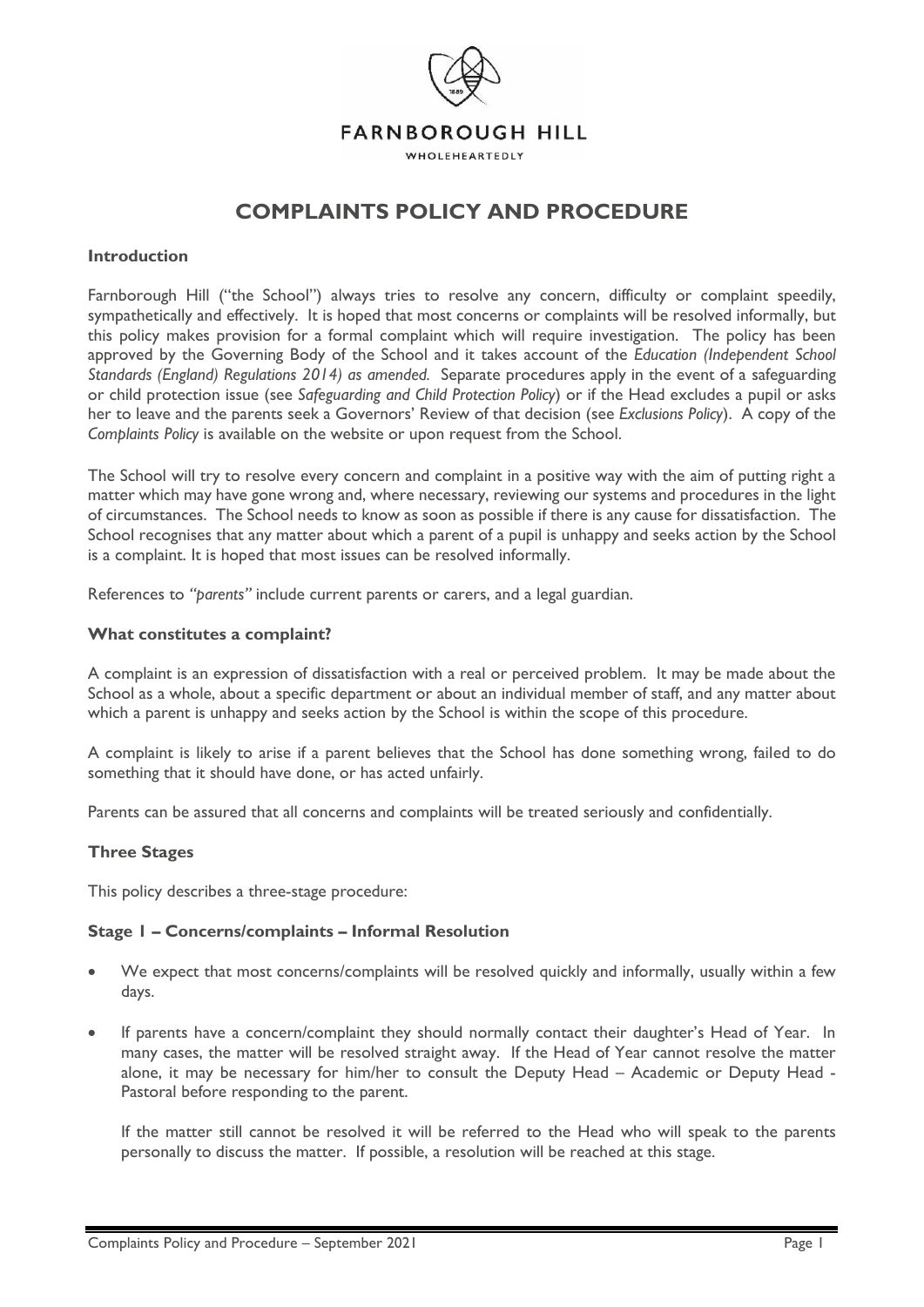- Complaints made directly to a member of the Senior Leadership Team (SLT), will usually be referred to the Head of Year or Head of Department, unless the member of SLT deems it appropriate for him/her to deal with the matter personally.
- If the complaint is against the Bursar, parents should make their complaint directly to the Head.
- If the complaint is against the Head, parents should make their complaint directly to the Chair of Governors.

The individual responsible for dealing with the concern will make a written record of all concerns and complaints and the date they were received. Should the matter not be resolved within seven working days (or within an agreed timeframe), then parents will be advised to proceed with their complaint in accordance with Stage 2 of this Complaints Procedure.

# **Stage 2 – Formal Resolution**

- If the complaint cannot be resolved on an informal basis, then the parents should put their complaint in writing to the Head. The Head will decide, after considering the complaint, the appropriate course of action to take.
- In most cases, the Head will meet/speak to the parents concerned, usually within seven working days of receiving the complaint, to discuss the matter. If possible, a resolution will be reached at this stage.
- It may be necessary for the Head to carry out further investigations. The Head may ask a member of SLT to conduct the investigation.
- The Head will keep written records of all meetings and interviews held in relation to the complaint.
- Once the Head is satisfied that, so far as is practicable, all of the relevant facts have been established, a decision will be made and parents will be informed of this decision in writing within ten working days. The Head will also give reasons for the decision.
- If the complaint is against the Head, the Chair of Governors, or their nominee, will call for a full report from the Head and for all the relevant documents. The Chair of Governors, or their nominee, may also call for a briefing from members of staff, and will in most cases, speak to or meet with the parents to discuss the matter further. Once the Chair of Governors, or their nominee, is satisfied that, so far as is practicable, all of the relevant facts have been established, the parents will be informed of the decision in writing within ten working days. The Chair of Governors will give reasons for the decision.

## **Stage 3 – Panel Hearing**

- Parents who have completed the procedures at the above two stages and remain dissatisfied may request an appeal. The request must be made within seven working days of being notified of the decision at Stage 2. The request should be addressed, in writing, to the Clerk to the Governors.
- Parents should ensure that a copy of all relevant documents and full contact details accompany their letter to the Clerk to the Governors. Parents are asked to set out in their letter the grounds of their appeal and their specific desired outcome. The Clerk to the Governors will acknowledge the request for a hearing within seven working days, during term time. (During holiday periods time scales may need to be extended depending on the availability of relevant staff.)
- The matter will then be referred to the Complaints Panel for consideration. The Panel will consist of three individuals who have no detailed prior knowledge of the circumstances of the complaint. One member of the Panel shall be independent of the governance, management and running of the School. The other members will be Governors of the School and may include the Chair of Governors if the Chair has had no prior involvement in the Stage 1 or 2 decision.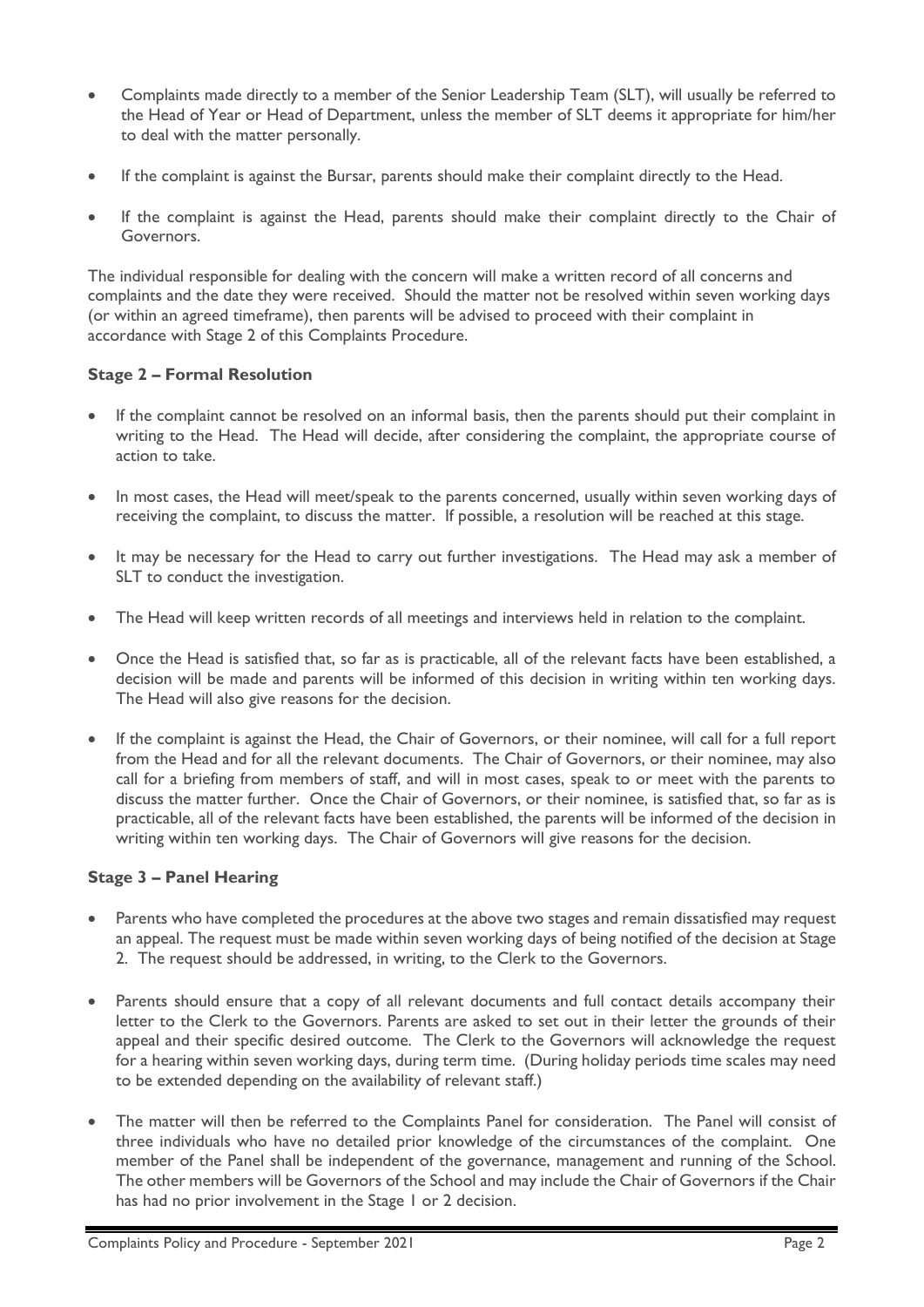- As soon as is reasonably practicable, the Clerk to the Governors will send parents written notification of the date, time and place of the hearing together with brief details of the Panel members who will hear it.
- If the Panel deems it necessary, it may require that further particulars of the complaint or any related matter be supplied in advance of the hearing.
- Parents will be asked to attend the hearing and may be accompanied by one other person such as a relative or friend. Legal representation will not normally be appropriate.
- The hearing will be chaired by one member of the Panel (chosen by themselves) and will be conducted in an informal manner. The Clerk to the Governors will take handwritten notes of proceedings which will be made available to all parties.
- The Chair of the Panel will conduct the hearing in such a way as to ensure that all those present have the opportunity of asking questions and making comments in an appropriate manner. The hearing is not a legal proceeding. The Panel shall be under no obligation to hear oral evidence from witnesses but may do so and/or may take written statements into account.
- All those attending the hearing are expected to show courtesy, restraint and good manners. If the complainant does not behave in this manner then, after due warning, the hearing may be adjourned or terminated and, if terminated, the original decision will stand.
- If the complainant does not attend the panel hearing without good cause, the panel will proceed in their absence and reach a decision.
- The Chair of the Panel may at his/her discretion adjourn the hearing for further investigation of any relevant issue.
- After due consideration of all facts, they consider relevant, the Panel will make findings as to whether or not the Stage 2 decision was a reasonable one and accordingly decide whether to:
	- o dismiss the complaint in whole or in part
	- o uphold the complaint in whole or in part; and
	- o may make recommendations

This will be communicated within twenty-one working days of the hearing. The Panel will write to the parents informing them of its decision and the reasons for it and, if deemed necessary, will make recommendations. The decision of the Panel will be final. The Panel's findings and, if any, recommendations will be sent in writing to the parents, the Head, the Chair of Governors and, where relevant, the person or persons who were the focus of the complaint subject to any duty of confidentiality.

• A written record of all actions taken by the School as a result of a formal complaint (whether it is upheld or not) will be kept by the School in accordance with the Independent School Standards (England) Regulations 2014 as amended.

## **Recording Complaints and Use of Personal Data**

Following resolution of a complaint, the School will keep a written record of all complaints, whether they are resolved at Stage 1, 2 or 3, and any action taken by the School as a result of the complaint (whether or not the complaint is upheld).